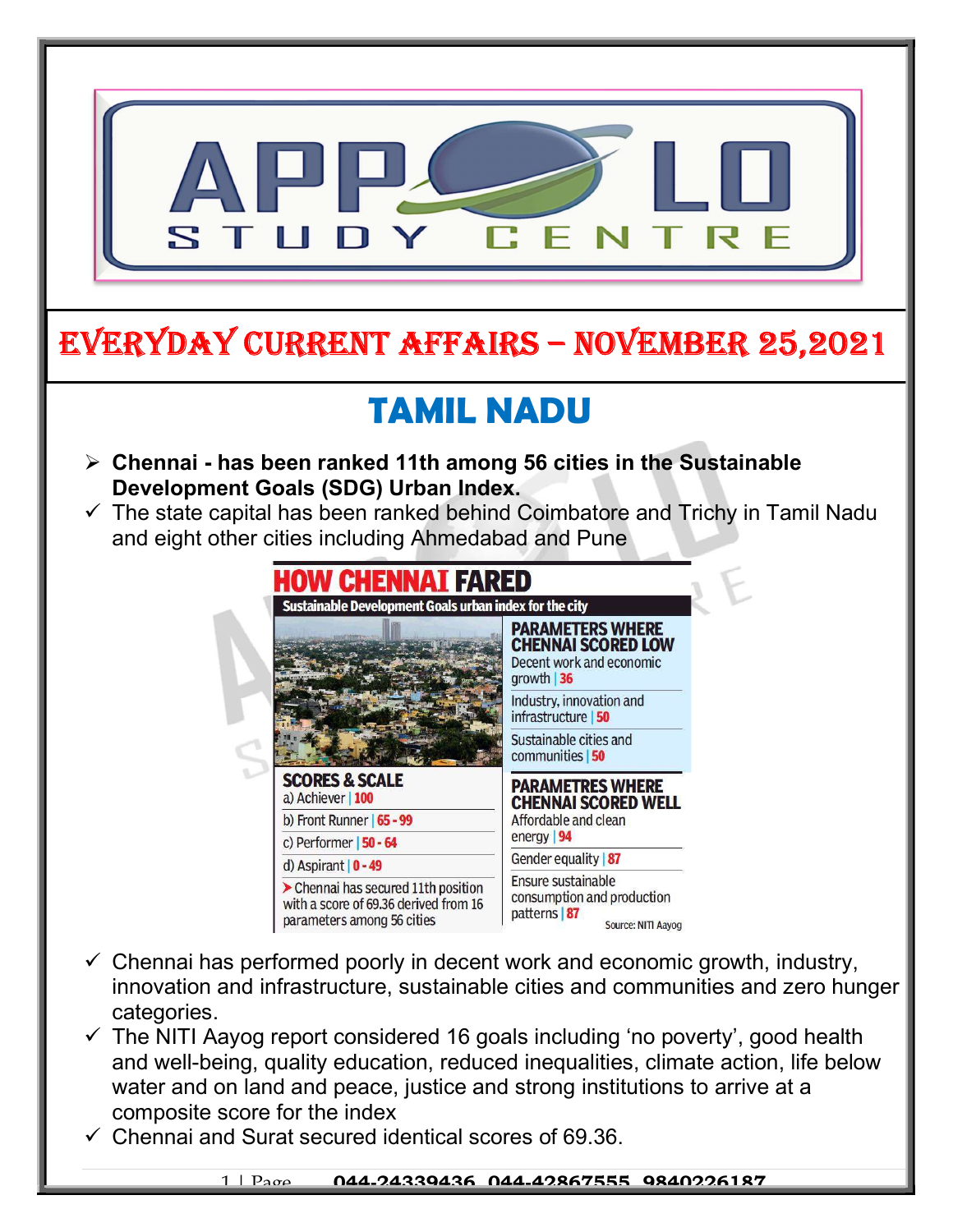- $\checkmark$  Chennai secured the highest score in affordable and clean energy
- $\checkmark$  It was followed by gender equality and ensuring sustainable consumption and production, patterns, it did not perform well in four parameters including zero hunger.
- $\checkmark$  The top score of Chennai was in affordable and clean energy (94), while lowest is in decent work and economic growth (36).
- $\checkmark$  Among other parameters, Chennai secured 65 and 63 for 'no poverty' and 'zero hunger', 80 for quality education and 67 in reduced inequalities.
- $\checkmark$  Chennai did not perform well in any of the other goals, while Coimbatore and Trichy did well in three goals including 'no poverty'.

### STATES

- $\triangleright$  On November 24, the Assam cabinet announced four official holidays at the start of the New Year for all ministers, bureaucrats and other employees
- $\checkmark$  The holidays two extra days stretching into a weekend must be utilised to spend time with either the parents or in-laws of the officials
- $\checkmark$  This is a first-of-its-kind initiative taken by any state for geriatric care
- $\checkmark$  The additional holidays, January 6-7, cannot be availed for any purpose
- $\checkmark$  The extended holidays can be utilised to visit elderly parents or in-laws living elsewhere, take them on a trip, or spend time with them at home.
- $\checkmark$  From IAS and IPS officers to Grade IV staff, anyone other than those on field duty can avail this special leave
- $\checkmark$  Earlier, State CM Himanta Biswa Sarma had announced on Independence Day that the BJP-led government would grant an extra week's leave to its employees every year to spend time with their elderly parents.
- $\checkmark$  As finance minister in the erstwhile Sarbananda Sonowal cabinet, Sarma had announced in 2018 that government employees failing to take care of their dependant parents will have 10% of their pay deducted.
- $\checkmark$  The Assam Employees' Parent Responsibility and Norms for Accountability and Monitoring Act, 2017, mandates taking care of dependant parents as well as disabled siblings.
- $\checkmark$  Although ministers weren't entitled to leave, the government had allowed them to take some time off from work on the designated days to spend time with their parents or in-laws.

### NATIONAL

- $\triangleright$  On November 24, the Union Cabinet approved the PM Garib Kalyan Ann Yojna (PMGKAY) till March 2022
- $\checkmark$  This entitles 5 kg free foodgrain per month to nearly 81 crore people in the country.
- $\checkmark$  This is the fifth phase of the scheme since April 2020 when it was launched to provide relief to the poor hit by Covid-19 pandemic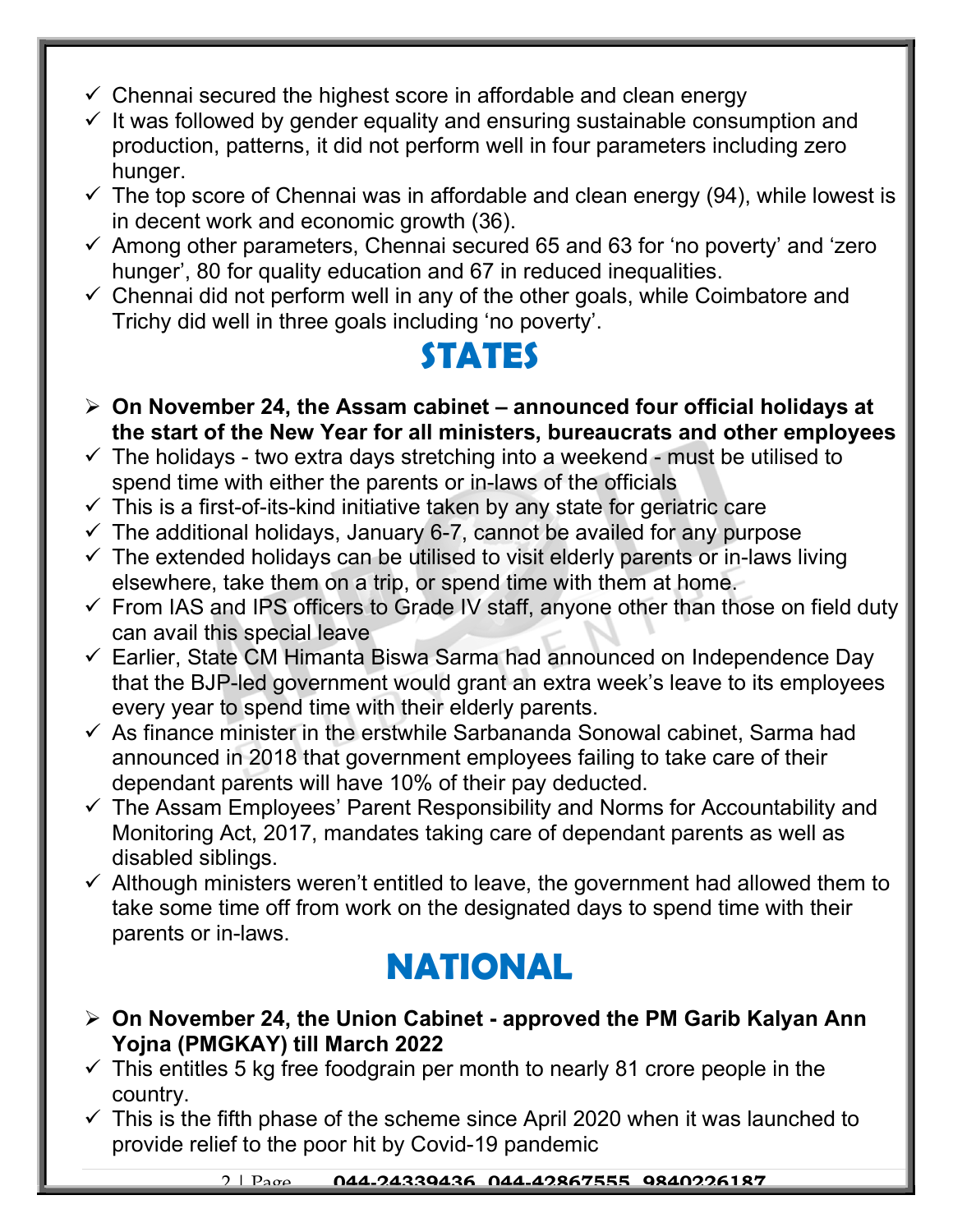- $\checkmark$  The Centre had discontinued the scheme for five months from December 2020 to April in 2021.
- $\checkmark$  This scheme is in addition to the 5kg foodgrains offered to the poor at subsidised rate under the National Food Security Act (NFSA)
- $\checkmark$  The government resumed the scheme in May when the second wave of Covid-19 hit the country.

## NATIONAL DAY

#### $\triangleright$  National Milk Day - November 26



Nation into the World's largest Milk Producer

- $\checkmark$  National Milk Day is celebrated every year to highlight the importance of milk in our day to day life.
- $\checkmark$  The Day is observed in memory of Dr Verghese Kurien, fondly known as the Father of White Revolution
- $\checkmark$  In 2014, all the dairy majors of the country, along with the Indian Dairy Association, resolved to observe Dr Kurien's birth anniversary on 26th November as National Milk Day.
- $\checkmark$  This year, India is celebrating the 100<sup>th</sup> birth anniversary of Dr. Kurien.
- $\checkmark$  Dr. Kurien was born on 26<sup>th</sup> November 1921, in Kozhikode (Kerala), and passed away on 9<sup>th</sup> September 2012
- $\checkmark$  Also known as the Milkman of India, Kurien's 'white revolution' or his 'billion-litre idea' transformed the country from an importer of dairy products to the world's largest milk producer
- $\checkmark$  All this was achieved not merely by mass production, but by production by the masses through a system of farmer cooperatives
- $\checkmark$  In the year 1970, 'Operation Flood' was launched as a National Dairy Development Board (NDDB) project, which is known as the world's largest agricultural program
- $\checkmark$  Dr. Kurien also played a key role in the establishment and success of Amul Brand.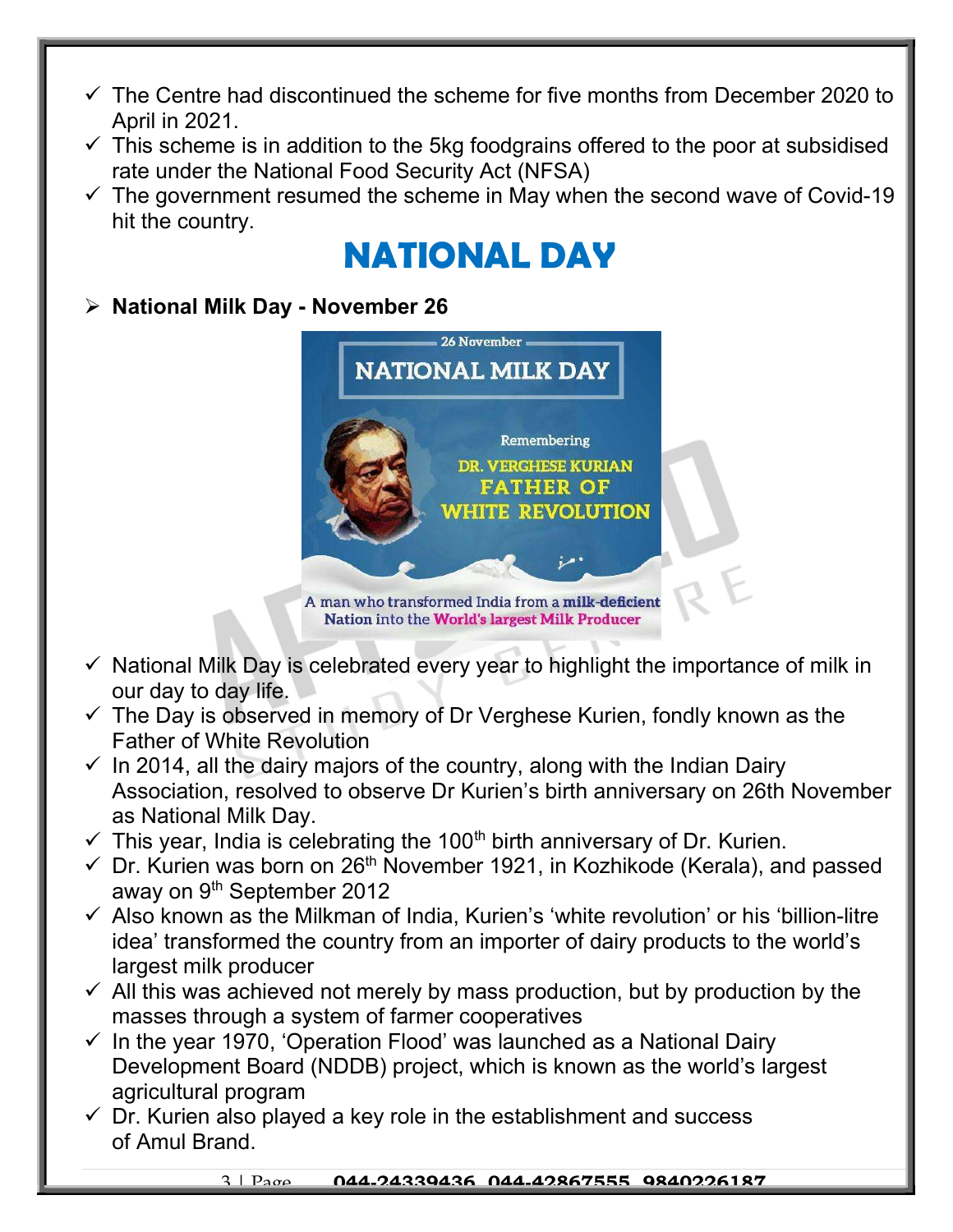- $\checkmark$  Because of his efforts only, India became the largest producer of milk in 1998, surpassing the U.S.
- $\checkmark$  He was awarded Ramon Magsaysay Award (1963), World Food Prize (1989), Padma Shri (1965) and Padma Vibhushan (1999).
- $\checkmark$  This year, Union Minister for Animal Husbandry and Dairying Parshottam Rupala will inaugurate and launch the IVF Lab at Dhamrod in Gujarat and Hesaraghatta in Karnataka.
- $\checkmark$  Rupala will also confer National Gopal Ratna Awards to the winners of the Best Dairy Farmer rearing indigenous cattle/buffalo breeds, Best Artificial Insemination Technician and Best Dairy Cooperative Society (DCS), Milk Producer Company, Dairy Farmer Producer Organization in the country.
- $\checkmark$  Presently, India is the largest producer of milk in the world, as it contributes to about 22% of the total milk production of the world, with over 187.7 million tons (MT) of milk production every year.

### NFHS DATA – A REPORT

- $\triangleright$  India's total fertility rate (TFR) or the average number of children born to a woman over her lifetime - has dropped below replacement level for the first time and stands at 2 now.
- $\checkmark$  This was revealed in the fifth edition of National Family Health Survey (NFHS) data for 2019-21
- $\checkmark$  It was released by the International Institute of Population Sciences for the phase-2 states along with all-India data on November 24.



- $\checkmark$  The replacement level TFR, at which a population exactly replaces itself from one generation to the next, is estimated to be 2.1.
- $\checkmark$  Among larger states, there are now only three states Bihar (3.0), Uttar Pradesh (2.4) and Jharkhand (2.3) — with a TFR above replacement level.
- $\checkmark$  India's TFR stood at 2.7 during NFHS-3 in 2005-06 and later dropped to 2.2 by 2015-16.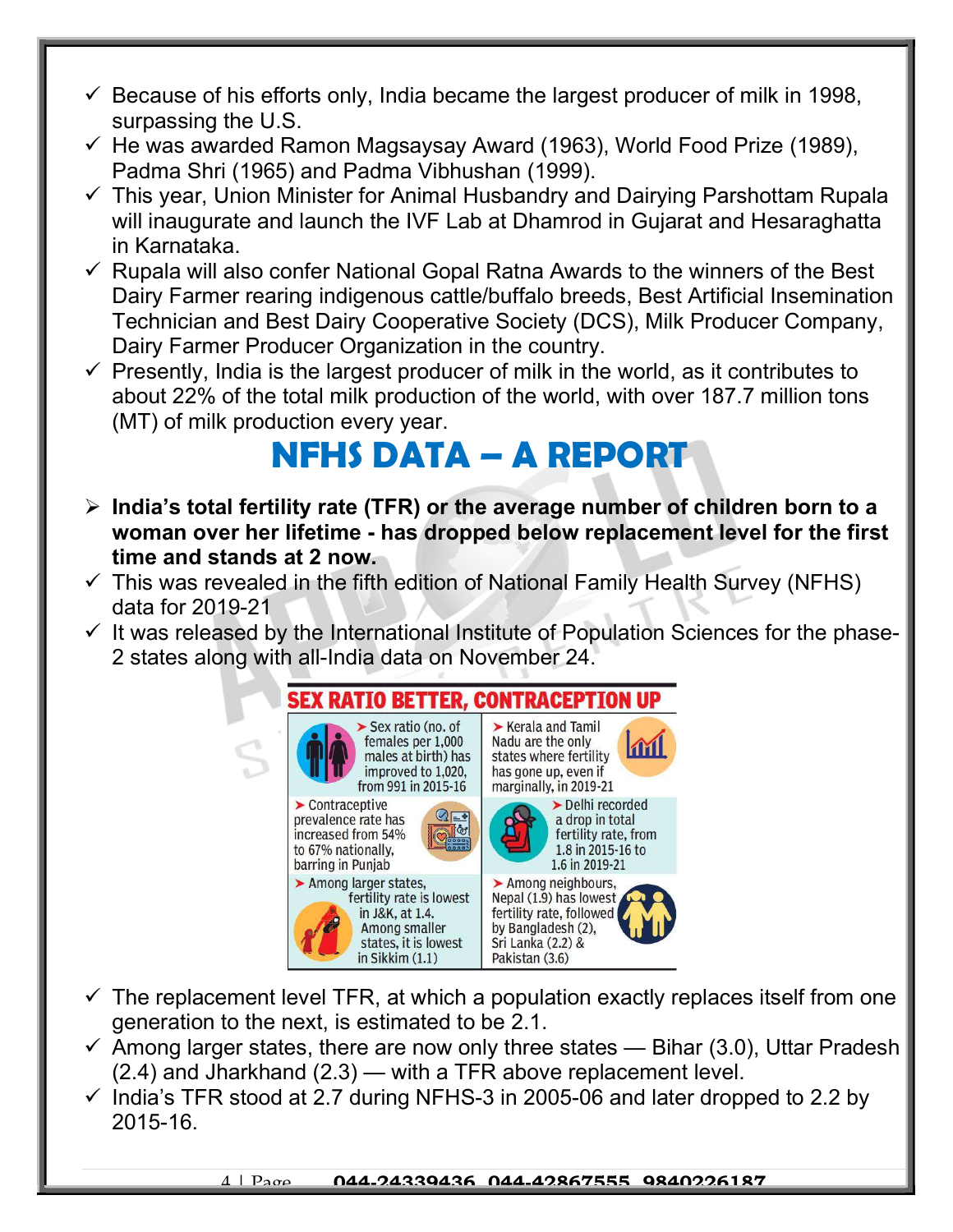- $\checkmark$  Between NFHS-3 and the latest NFHS-5 in 2019-21, some of the most populous states, such as Uttar Pradesh, Rajasthan, Madhya Pradesh and Bihar in that order, showed significant decline in TFR
- $\checkmark$  Barring Bihar, urban TFR in all states is below replacement level.
- $\checkmark$  Even rural TFR is above replacement level only in Bihar, Uttar Pradesh and Jharkhand among the larger states and in Meghalaya, Manipur and Mizoram among the smaller states.
- $\checkmark$  The lowest fertility rate among larger states is in Jammu and Kashmir at 1.4.
- $\checkmark$  J&K also recorded the highest decline of 0.6 in fertility rate between the last NFHS survey in 2015-16 and the latest one.
- $\checkmark$  Among larger states, Kerala and Punjab had the lowest fertility rate of 1.6 in NFHS-4, followed by Tamil Nadu with 1.7.
- $\checkmark$  However, while Punjab's fertility rate has remained the same, Kerala and Tamil Nadu are the only states in India where fertility rate went up, though marginally, to 1.8 in the 2019-21 survey.
- $\checkmark$  Sikkim has the lowest fertility rate of 1.1, which is equivalent to the lowest fertility rate in the world of 1.1 in South Korea.
- $\checkmark$  According to UN Population data, the highest fertility rate is in Niger (6.9) and Somalia (6.1).
- $\checkmark$  Among the neighbouring countries, Nepal has the lowest fertility of 1.9 followed by India and Bangladesh (2), with Sri Lanka (2.2) and Pakistan (3.6) still above replacement levels.
- $\checkmark$  Barring Africa (4.4) and Oceania (2.4), all geographic regions of the globe have achieved replacement level fertility rate of 2.1 or less.
- $\checkmark$  Asia's TFR is 2.15, just a touch above replacement level.
- $\checkmark$  The sex ratio at birth in Tamil Nadu has dropped to 878 in 2020-21 from 954 in 2016-17
- $\checkmark$  India's average has risen to 929 from 919.

#### Institutional births

- $\checkmark$  Institutional births have increased substantially from 79% to 89% at the all-India level.
- $\checkmark$  Many states performed remarkably better with percentage of institutional births more than 90%.
- $\checkmark$  But even the low performing states did better compared to the last round.
- $\checkmark$  Institutional delivery is 100% in Puducherry and Tamil Nadu and more than 90% in seven states and UTs.
- $\checkmark$  In urban areas 93.8% births were in institutional settings, whereas in rural areas it was 86.7%.
- $\checkmark$  However, institutional deliveries in public health facilities were more in rural areas as compared to urban areas.
- $\checkmark$  Along with an increase in institutional births, there has also been a substantial increase in C-section deliveries in many states and Union territories especially in private health facilities.